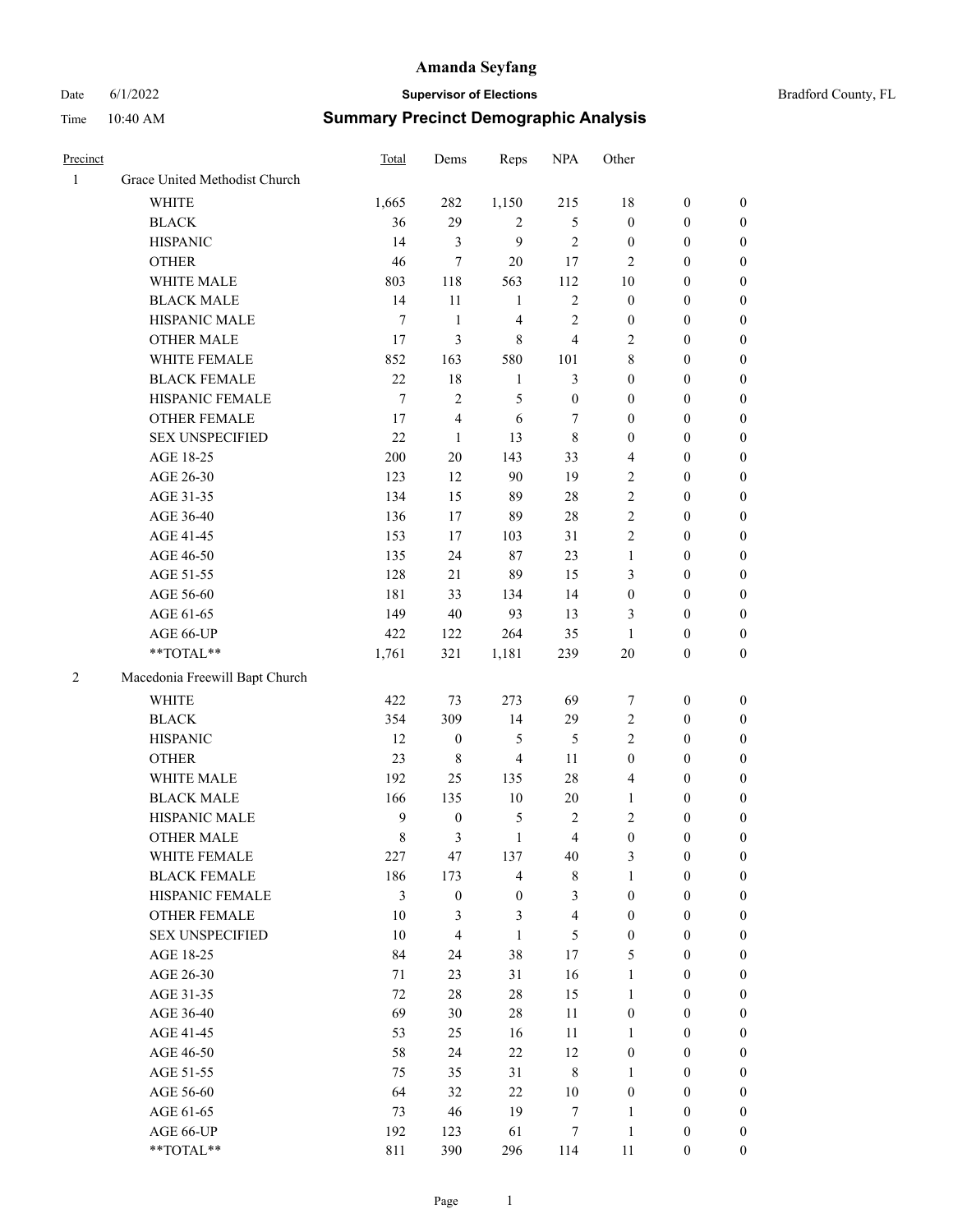# Date 6/1/2022 **Supervisor of Elections** Bradford County, FL Time 10:40 AM **Summary Precinct Demographic Analysis**

| Precinct |                                  | Total      | Dems                    | Reps             | <b>NPA</b>       | Other            |                  |                  |
|----------|----------------------------------|------------|-------------------------|------------------|------------------|------------------|------------------|------------------|
| 3        | Senior Center                    |            |                         |                  |                  |                  |                  |                  |
|          | <b>WHITE</b>                     | 648        | 139                     | 416              | 88               | 5                | $\boldsymbol{0}$ | $\boldsymbol{0}$ |
|          | <b>BLACK</b>                     | 18         | 11                      | $\sqrt{2}$       | 5                | $\boldsymbol{0}$ | $\boldsymbol{0}$ | $\boldsymbol{0}$ |
|          | <b>HISPANIC</b>                  | 13         | 5                       | $\overline{4}$   | $\overline{4}$   | $\boldsymbol{0}$ | $\boldsymbol{0}$ | $\boldsymbol{0}$ |
|          | <b>OTHER</b>                     | 26         | 5                       | 14               | $\tau$           | $\boldsymbol{0}$ | $\boldsymbol{0}$ | $\boldsymbol{0}$ |
|          | WHITE MALE                       | 314        | 63                      | 197              | 51               | 3                | $\boldsymbol{0}$ | $\boldsymbol{0}$ |
|          | <b>BLACK MALE</b>                | 12         | 5                       | $\overline{2}$   | 5                | $\boldsymbol{0}$ | $\boldsymbol{0}$ | $\boldsymbol{0}$ |
|          | HISPANIC MALE                    | 6          | $\mathbf{1}$            | 3                | $\sqrt{2}$       | $\boldsymbol{0}$ | $\boldsymbol{0}$ | $\boldsymbol{0}$ |
|          | <b>OTHER MALE</b>                | 10         | 3                       | $\overline{4}$   | 3                | $\boldsymbol{0}$ | $\boldsymbol{0}$ | $\boldsymbol{0}$ |
|          | WHITE FEMALE                     | 331        | 76                      | 217              | 36               | 2                | $\boldsymbol{0}$ | $\boldsymbol{0}$ |
|          | <b>BLACK FEMALE</b>              | 6          | 6                       | $\boldsymbol{0}$ | $\boldsymbol{0}$ | $\boldsymbol{0}$ | $\boldsymbol{0}$ | $\boldsymbol{0}$ |
|          | HISPANIC FEMALE                  | 7          | 4                       | $\mathbf{1}$     | 2                | $\boldsymbol{0}$ | $\boldsymbol{0}$ | $\boldsymbol{0}$ |
|          | OTHER FEMALE                     | 14         | $\overline{c}$          | 8                | 4                | $\boldsymbol{0}$ | $\boldsymbol{0}$ | $\boldsymbol{0}$ |
|          | <b>SEX UNSPECIFIED</b>           | 5          | $\mathbf{0}$            | $\overline{4}$   | 1                | $\boldsymbol{0}$ | $\boldsymbol{0}$ | $\boldsymbol{0}$ |
|          | AGE 18-25                        | 84         | 9                       | 60               | 14               | $\mathbf{1}$     | $\boldsymbol{0}$ | $\boldsymbol{0}$ |
|          | AGE 26-30                        | 49         | 5                       | 30               | 14               | $\boldsymbol{0}$ | $\boldsymbol{0}$ | $\boldsymbol{0}$ |
|          | AGE 31-35                        | 44         | 8                       | 27               | $\mathbf{9}$     | $\boldsymbol{0}$ | $\boldsymbol{0}$ | $\boldsymbol{0}$ |
|          | AGE 36-40                        | 46         | 11                      | 25               | $\,$ 8 $\,$      | $\overline{c}$   | $\boldsymbol{0}$ | $\boldsymbol{0}$ |
|          | AGE 41-45                        | 56         | 10                      | 32               | 14               | $\boldsymbol{0}$ | $\boldsymbol{0}$ | 0                |
|          | AGE 46-50                        | 61         | 12                      | 34               | 14               | 1                | $\boldsymbol{0}$ | 0                |
|          | AGE 51-55                        | 66         | 18                      | 39               | $\,$ 8 $\,$      | $\mathbf{1}$     | $\boldsymbol{0}$ | $\boldsymbol{0}$ |
|          | AGE 56-60                        | 70         | 17                      | 44               | 9                | $\boldsymbol{0}$ | $\boldsymbol{0}$ | $\boldsymbol{0}$ |
|          | AGE 61-65                        | 59         | 18                      | 37               | 4                | $\boldsymbol{0}$ | $\boldsymbol{0}$ | $\boldsymbol{0}$ |
|          | AGE 66-UP                        | 170        | 52                      | 108              | 10               | $\boldsymbol{0}$ | $\boldsymbol{0}$ | $\boldsymbol{0}$ |
|          | **TOTAL**                        | 705        | 160                     | 436              | 104              | 5                | $\boldsymbol{0}$ | $\boldsymbol{0}$ |
| 4        | Heilbronn Springs Baptist Church |            |                         |                  |                  |                  |                  |                  |
|          | <b>WHITE</b>                     | 1,191      | 241                     | 798              | 141              | 11               | $\boldsymbol{0}$ | $\boldsymbol{0}$ |
|          | <b>BLACK</b>                     | 137        | 124                     | $\mathfrak{2}$   | 10               | $\mathbf{1}$     | $\boldsymbol{0}$ | $\boldsymbol{0}$ |
|          | <b>HISPANIC</b>                  | 12         | $\mathbf{1}$            | 7                | 3                | $\mathbf{1}$     | $\boldsymbol{0}$ | $\boldsymbol{0}$ |
|          | <b>OTHER</b>                     | 35         | 6                       | 14               | 15               | $\boldsymbol{0}$ | $\boldsymbol{0}$ | $\boldsymbol{0}$ |
|          | WHITE MALE                       | 565        | 108                     | 383              | 69               | 5                | $\boldsymbol{0}$ | 0                |
|          | <b>BLACK MALE</b>                | 57         | 48                      | $\overline{2}$   | $\boldsymbol{7}$ | $\boldsymbol{0}$ | $\boldsymbol{0}$ | 0                |
|          | HISPANIC MALE                    | 6          | $\boldsymbol{0}$        | $\overline{4}$   | $\mathbf{1}$     | 1                | $\boldsymbol{0}$ | $\boldsymbol{0}$ |
|          | <b>OTHER MALE</b>                | 11         | $\overline{c}$          | 6                | 3                | $\boldsymbol{0}$ | $\boldsymbol{0}$ | $\boldsymbol{0}$ |
|          | WHITE FEMALE                     | 619        | 132                     | 411              | $70\,$           | 6                | $\boldsymbol{0}$ | $\boldsymbol{0}$ |
|          | <b>BLACK FEMALE</b>              | 79         | 75                      | $\boldsymbol{0}$ | 3                | $\mathbf{1}$     | $\boldsymbol{0}$ | $\overline{0}$   |
|          | HISPANIC FEMALE                  | $\sqrt{6}$ | $\mathbf{1}$            | $\mathfrak{Z}$   | $\overline{c}$   | $\boldsymbol{0}$ | $\boldsymbol{0}$ | $\overline{0}$   |
|          | <b>OTHER FEMALE</b>              | 13         | $\mathbf{2}$            | $\mathfrak{S}$   | $\sqrt{6}$       | $\boldsymbol{0}$ | $\boldsymbol{0}$ | $\overline{0}$   |
|          | <b>SEX UNSPECIFIED</b>           | 19         | $\overline{\mathbf{4}}$ | $\tau$           | $\,$ $\,$        | $\boldsymbol{0}$ | $\boldsymbol{0}$ | $\overline{0}$   |
|          | AGE 18-25                        | 156        | 26                      | 94               | 33               | 3                | $\boldsymbol{0}$ | 0                |
|          | AGE 26-30                        | 109        | $22\,$                  | $72\,$           | 14               | $\mathbf{1}$     | $\boldsymbol{0}$ | 0                |
|          | AGE 31-35                        | 102        | 18                      | 65               | $18\,$           | $\mathbf{1}$     | $\boldsymbol{0}$ | $\boldsymbol{0}$ |
|          | AGE 36-40                        | 99         | 19                      | 59               | 19               | $\sqrt{2}$       | $\boldsymbol{0}$ | $\boldsymbol{0}$ |
|          | AGE 41-45                        | 98         | 27                      | 62               | $\,$ 8 $\,$      | $\mathbf{1}$     | $\boldsymbol{0}$ | $\boldsymbol{0}$ |
|          | AGE 46-50                        | 118        | $28\,$                  | 63               | 24               | 3                | $\boldsymbol{0}$ | $\boldsymbol{0}$ |
|          | AGE 51-55                        | 113        | 26                      | 73               | 13               | $\mathbf{1}$     | $\boldsymbol{0}$ | $\boldsymbol{0}$ |
|          | AGE 56-60                        | 124        | 37                      | 76               | 11               | $\boldsymbol{0}$ | $\boldsymbol{0}$ | $\overline{0}$   |
|          | AGE 61-65                        | 160        | 52                      | 93               | 15               | $\boldsymbol{0}$ | $\boldsymbol{0}$ | $\overline{0}$   |
|          | AGE 66-UP                        | 296        | 117                     | 164              | 14               | $\mathbf{1}$     | $\boldsymbol{0}$ | $\boldsymbol{0}$ |
|          | $**TOTAL**$                      | 1,375      | 372                     | 821              | 169              | 13               | $\boldsymbol{0}$ | $\boldsymbol{0}$ |
|          |                                  |            |                         |                  |                  |                  |                  |                  |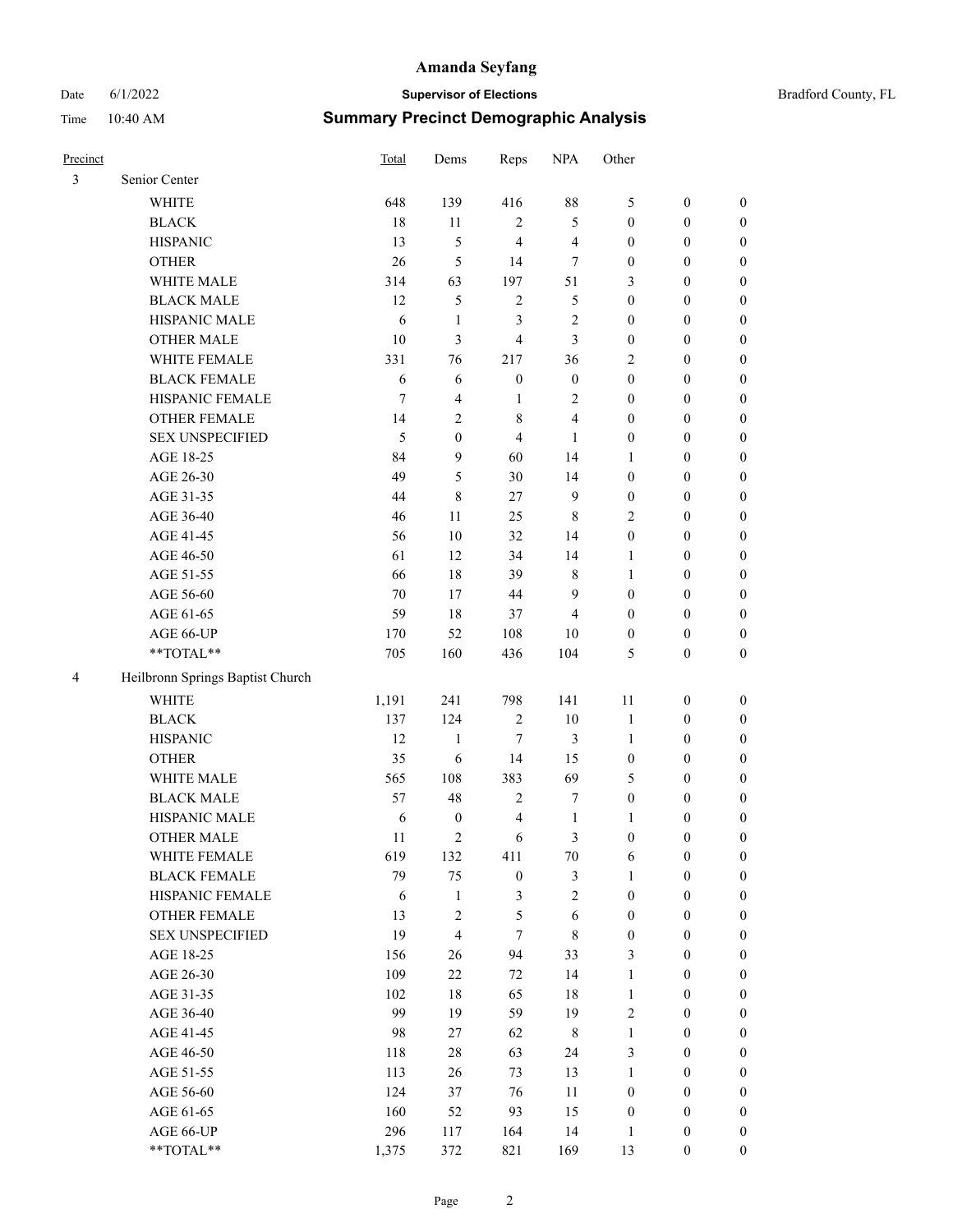# Date 6/1/2022 **Supervisor of Elections Supervisor of Elections** Bradford County, FL Time 10:40 AM **Summary Precinct Demographic Analysis**

| 5 | Madison Street Baptist Church  |                |                  |                  |                         |                  |                  |                  |
|---|--------------------------------|----------------|------------------|------------------|-------------------------|------------------|------------------|------------------|
|   | WHITE                          | 1,396          | 327              | 830              | 215                     | 24               | $\boldsymbol{0}$ | $\boldsymbol{0}$ |
|   | <b>BLACK</b>                   | 369            | 311              | 12               | 45                      | 1                | $\boldsymbol{0}$ | $\boldsymbol{0}$ |
|   | <b>HISPANIC</b>                | 32             | 13               | 9                | 10                      | $\boldsymbol{0}$ | $\boldsymbol{0}$ | $\boldsymbol{0}$ |
|   | <b>OTHER</b>                   | 57             | 11               | 25               | 19                      | 2                | $\boldsymbol{0}$ | $\boldsymbol{0}$ |
|   | WHITE MALE                     | 639            | 128              | 399              | 102                     | 10               | $\boldsymbol{0}$ | $\boldsymbol{0}$ |
|   | <b>BLACK MALE</b>              | 152            | 120              | 6                | 25                      | 1                | $\boldsymbol{0}$ | $\boldsymbol{0}$ |
|   | HISPANIC MALE                  | 12             | 6                | 2                | $\overline{4}$          | $\boldsymbol{0}$ | $\boldsymbol{0}$ | $\boldsymbol{0}$ |
|   | <b>OTHER MALE</b>              | 29             | 3                | 15               | $10\,$                  | 1                | $\boldsymbol{0}$ | $\boldsymbol{0}$ |
|   | WHITE FEMALE                   | 754            | 199              | 430              | 111                     | 14               | $\boldsymbol{0}$ | $\boldsymbol{0}$ |
|   | <b>BLACK FEMALE</b>            | 213            | 187              | 6                | $20\,$                  | $\boldsymbol{0}$ | $\boldsymbol{0}$ | $\boldsymbol{0}$ |
|   | HISPANIC FEMALE                | 20             | 7                | 7                | 6                       | $\boldsymbol{0}$ | $\boldsymbol{0}$ | $\boldsymbol{0}$ |
|   | OTHER FEMALE                   | 21             | 6                | 8                | 6                       | 1                | $\boldsymbol{0}$ | $\boldsymbol{0}$ |
|   | <b>SEX UNSPECIFIED</b>         | 14             | 6                | 3                | 5                       | $\boldsymbol{0}$ | $\boldsymbol{0}$ | $\boldsymbol{0}$ |
|   | AGE 18-25                      | 224            | 52               | 111              | 54                      | 7                | $\boldsymbol{0}$ | $\boldsymbol{0}$ |
|   | AGE 26-30                      | 139            | 40               | 62               | 37                      | $\boldsymbol{0}$ | $\boldsymbol{0}$ | $\boldsymbol{0}$ |
|   | AGE 31-35                      | 171            | 44               | 87               | 36                      | 4                | $\boldsymbol{0}$ | $\boldsymbol{0}$ |
|   | AGE 36-40                      | 158            | 48               | 71               | 37                      | $\overline{c}$   | $\boldsymbol{0}$ | $\boldsymbol{0}$ |
|   | AGE 41-45                      | 132            | 49               | 53               | 28                      | $\overline{c}$   | $\boldsymbol{0}$ | $\boldsymbol{0}$ |
|   | AGE 46-50                      | 133            | 49               | 62               | 19                      | 3                | $\boldsymbol{0}$ | $\boldsymbol{0}$ |
|   | AGE 51-55                      | 150            | 52               | 74               | $22\,$                  | $\overline{c}$   | $\boldsymbol{0}$ | $\boldsymbol{0}$ |
|   | AGE 56-60                      | 164            | 67               | 79               | 15                      | 3                | $\boldsymbol{0}$ | $\boldsymbol{0}$ |
|   | AGE 61-65                      | 167            | 75               | 76               | 14                      | $\overline{c}$   | $\boldsymbol{0}$ | $\boldsymbol{0}$ |
|   | AGE 66-UP                      | 416            | 186              | 201              | 27                      | $\overline{c}$   | $\boldsymbol{0}$ | $\boldsymbol{0}$ |
|   | **TOTAL**                      | 1,854          | 662              | 876              | 289                     | $27\,$           | $\boldsymbol{0}$ | $\boldsymbol{0}$ |
| 6 | Bayless Highway Baptist Church |                |                  |                  |                         |                  |                  |                  |
|   | <b>WHITE</b>                   | 815            | 146              | 557              | 100                     | 12               | $\boldsymbol{0}$ | $\boldsymbol{0}$ |
|   | <b>BLACK</b>                   | 15             | 9                | 2                | $\overline{4}$          | $\boldsymbol{0}$ | $\boldsymbol{0}$ | $\boldsymbol{0}$ |
|   | <b>HISPANIC</b>                | $\mathbf{1}$   | $\boldsymbol{0}$ | $\mathbf{1}$     | $\boldsymbol{0}$        | $\boldsymbol{0}$ | $\boldsymbol{0}$ | $\boldsymbol{0}$ |
|   | <b>OTHER</b>                   | 35             | 10               | 16               | 9                       | $\boldsymbol{0}$ | $\boldsymbol{0}$ | $\boldsymbol{0}$ |
|   | WHITE MALE                     | 381            | 64               | 260              | 51                      | 6                | $\boldsymbol{0}$ | $\boldsymbol{0}$ |
|   | <b>BLACK MALE</b>              | $10\,$         | 5                | $\mathbf{1}$     | $\overline{4}$          | $\boldsymbol{0}$ | $\boldsymbol{0}$ | $\boldsymbol{0}$ |
|   | HISPANIC MALE                  | 1              | $\boldsymbol{0}$ | 1                | $\boldsymbol{0}$        | $\mathbf{0}$     | $\boldsymbol{0}$ | $\boldsymbol{0}$ |
|   | <b>OTHER MALE</b>              | 17             | 6                | 7                | 4                       | $\boldsymbol{0}$ | $\boldsymbol{0}$ | $\boldsymbol{0}$ |
|   | WHITE FEMALE                   | 431            | 82               | 294              | 49                      | 6                | $\boldsymbol{0}$ | $\boldsymbol{0}$ |
|   | <b>BLACK FEMALE</b>            | 5              | 4                | $\mathbf{1}$     | $\boldsymbol{0}$        | $\boldsymbol{0}$ | $\boldsymbol{0}$ | $\theta$         |
|   | HISPANIC FEMALE                | $\mathbf{0}$   | $\boldsymbol{0}$ | $\boldsymbol{0}$ | $\boldsymbol{0}$        | $\mathbf{0}$     | $\boldsymbol{0}$ | $\theta$         |
|   | <b>OTHER FEMALE</b>            | 17             | 4                | 9                | $\overline{\mathbf{4}}$ | $\boldsymbol{0}$ | $\boldsymbol{0}$ | 0                |
|   | <b>SEX UNSPECIFIED</b>         | $\overline{4}$ | $\boldsymbol{0}$ | 3                | 1                       | $\theta$         | $\boldsymbol{0}$ | 0                |
|   | AGE 18-25                      | 85             | 8                | 61               | 12                      | 4                | $\boldsymbol{0}$ | 0                |
|   | AGE 26-30                      | 65             | 8                | 34               | 20                      | 3                | $\theta$         | 0                |
|   | AGE 31-35                      | 73             | 10               | 45               | 17                      | $\mathbf{1}$     | $\boldsymbol{0}$ | 0                |
|   | AGE 36-40                      | 67             | 8                | 46               | 12                      | 1                | $\boldsymbol{0}$ | 0                |
|   | AGE 41-45                      | 58             | 8                | 42               | $\,$ 8 $\,$             | $\mathbf{0}$     | $\boldsymbol{0}$ | 0                |
|   | AGE 46-50                      | 61             | 13               | 39               | 8                       | 1                | $\boldsymbol{0}$ | 0                |
|   | AGE 51-55                      | 81             | 13               | 57               | 11                      | $\boldsymbol{0}$ | $\boldsymbol{0}$ | 0                |
|   | AGE 56-60                      | $78\,$         | $18\,$           | 54               | $\sqrt{6}$              | $\boldsymbol{0}$ | $\boldsymbol{0}$ | $\boldsymbol{0}$ |

Precinct **Precinct** Constant Dems Reps NPA Other

AGE 61-65 66 17 46 2 1 0 0 AGE 66-UP 232 62 152 17 1 0 0 \*\*TOTAL\*\* 866 165 576 113 12 0 0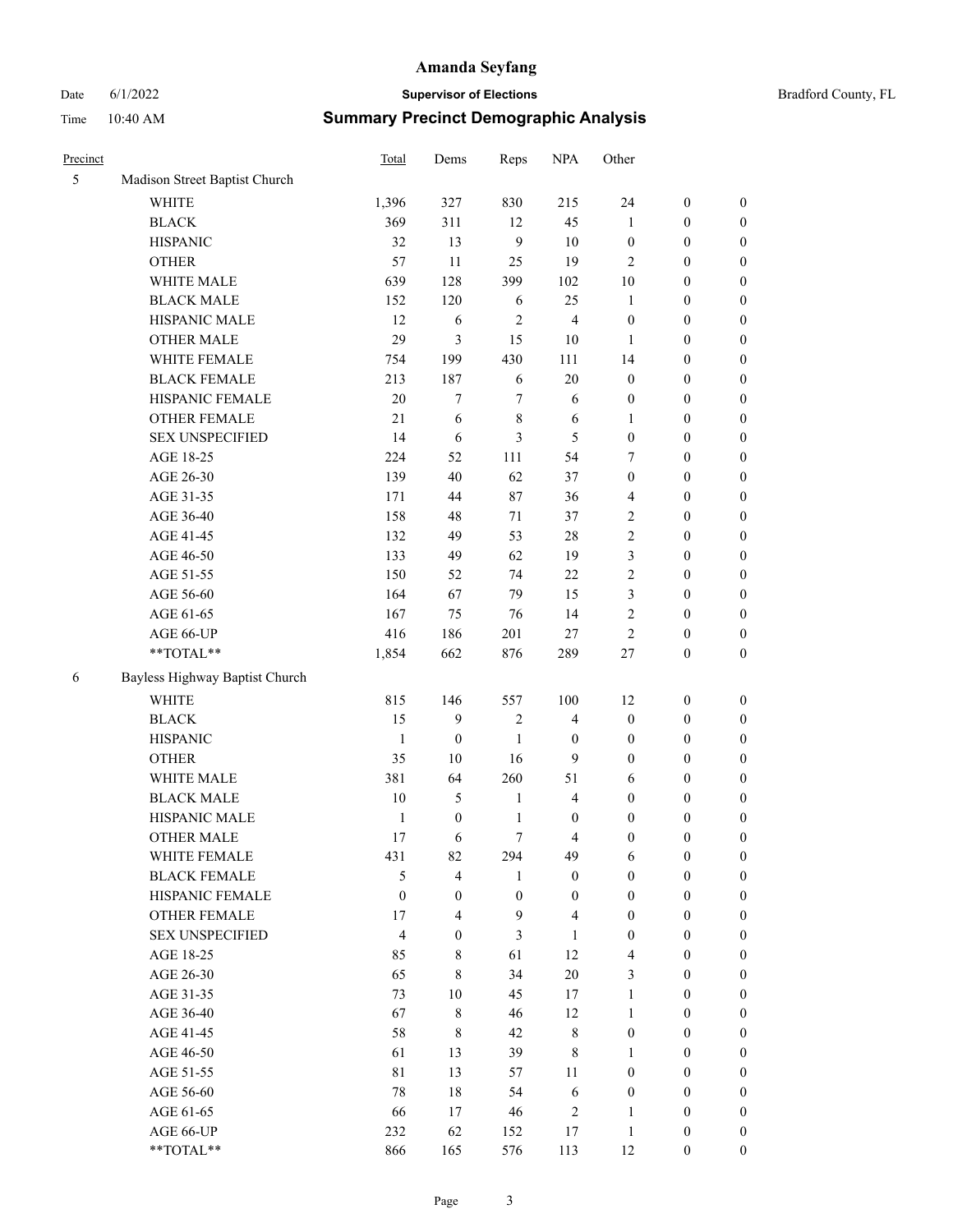# Date 6/1/2022 **Supervisor of Elections** Bradford County, FL

# Time 10:40 AM **Summary Precinct Demographic Analysis**

| Precinct |                            | Total  | Dems           | Reps           | <b>NPA</b>     | Other            |                  |                  |
|----------|----------------------------|--------|----------------|----------------|----------------|------------------|------------------|------------------|
| $\tau$   | Church of God by Faith     |        |                |                |                |                  |                  |                  |
|          | <b>WHITE</b>               | 577    | 126            | 327            | 111            | 13               | $\boldsymbol{0}$ | $\boldsymbol{0}$ |
|          | <b>BLACK</b>               | 564    | 480            | 25             | 57             | $\mathfrak{2}$   | $\boldsymbol{0}$ | $\boldsymbol{0}$ |
|          | <b>HISPANIC</b>            | 29     | 11             | 6              | 12             | $\boldsymbol{0}$ | $\boldsymbol{0}$ | $\boldsymbol{0}$ |
|          | <b>OTHER</b>               | 53     | 25             | 13             | 14             | 1                | $\boldsymbol{0}$ | $\boldsymbol{0}$ |
|          | WHITE MALE                 | 274    | 45             | 166            | 56             | 7                | $\boldsymbol{0}$ | $\boldsymbol{0}$ |
|          | <b>BLACK MALE</b>          | 239    | 198            | 11             | 30             | $\boldsymbol{0}$ | $\boldsymbol{0}$ | $\boldsymbol{0}$ |
|          | HISPANIC MALE              | 16     | $\tau$         | 3              | 6              | $\boldsymbol{0}$ | $\boldsymbol{0}$ | $\boldsymbol{0}$ |
|          | <b>OTHER MALE</b>          | 18     | 7              | $\overline{4}$ | $\tau$         | $\boldsymbol{0}$ | $\boldsymbol{0}$ | $\boldsymbol{0}$ |
|          | WHITE FEMALE               | 302    | 81             | 160            | 55             | 6                | $\boldsymbol{0}$ | $\boldsymbol{0}$ |
|          | <b>BLACK FEMALE</b>        | 320    | 278            | 14             | 26             | $\overline{c}$   | $\boldsymbol{0}$ | $\boldsymbol{0}$ |
|          | HISPANIC FEMALE            | 13     | 4              | $\mathfrak{Z}$ | 6              | $\boldsymbol{0}$ | $\boldsymbol{0}$ | $\boldsymbol{0}$ |
|          | <b>OTHER FEMALE</b>        | 26     | 15             | 5              | 6              | $\boldsymbol{0}$ | $\boldsymbol{0}$ | $\boldsymbol{0}$ |
|          | <b>SEX UNSPECIFIED</b>     | 15     | 7              | 5              | $\overline{c}$ | $\mathbf{1}$     | $\boldsymbol{0}$ | $\boldsymbol{0}$ |
|          | AGE 18-25                  | 165    | 57             | 60             | 45             | 3                | $\boldsymbol{0}$ | $\boldsymbol{0}$ |
|          | AGE 26-30                  | 108    | 40             | 35             | 31             | 2                | $\boldsymbol{0}$ | $\boldsymbol{0}$ |
|          | AGE 31-35                  | 106    | 46             | 39             | 21             | $\boldsymbol{0}$ | $\boldsymbol{0}$ | $\boldsymbol{0}$ |
|          | AGE 36-40                  | $87\,$ | 41             | 29             | 15             | $\overline{c}$   | $\boldsymbol{0}$ | $\boldsymbol{0}$ |
|          | AGE 41-45                  | 96     | 51             | 31             | 14             | $\boldsymbol{0}$ | $\boldsymbol{0}$ | $\boldsymbol{0}$ |
|          | AGE 46-50                  | 92     | 51             | 25             | 14             | $\mathfrak{2}$   | $\boldsymbol{0}$ | $\boldsymbol{0}$ |
|          | AGE 51-55                  | 91     | 54             | 25             | $10\,$         | $\overline{c}$   | $\boldsymbol{0}$ | $\boldsymbol{0}$ |
|          | AGE 56-60                  | 93     | 52             | 26             | 14             | $\mathbf{1}$     | $\boldsymbol{0}$ | 0                |
|          | AGE 61-65                  | 114    | 66             | 34             | 12             | $\overline{c}$   | $\boldsymbol{0}$ | $\boldsymbol{0}$ |
|          | AGE 66-UP                  | 271    | 184            | 67             | 18             | $\mathbf{2}$     | $\boldsymbol{0}$ | $\boldsymbol{0}$ |
|          | $**TOTAL**$                | 1,223  | 642            | 371            | 194            | 16               | $\boldsymbol{0}$ | $\boldsymbol{0}$ |
| 8        | Starke Golf & Country Club |        |                |                |                |                  |                  |                  |
|          |                            |        |                |                |                |                  |                  |                  |
|          | <b>WHITE</b>               | 1,575  | 321            | 983            | 260            | $11\,$           | $\boldsymbol{0}$ | $\boldsymbol{0}$ |
|          | <b>BLACK</b>               | 177    | 139            | $\mathfrak{S}$ | 32             | $\mathbf{1}$     | $\boldsymbol{0}$ | $\boldsymbol{0}$ |
|          | <b>HISPANIC</b>            | 26     | 5              | 10             | 11             | $\boldsymbol{0}$ | $\boldsymbol{0}$ | $\boldsymbol{0}$ |
|          | <b>OTHER</b>               | 83     | 31             | 25             | 25             | $\overline{c}$   | $\boldsymbol{0}$ | $\boldsymbol{0}$ |
|          | WHITE MALE                 | 730    | 123            | 483            | 120            | 4                | $\boldsymbol{0}$ | $\boldsymbol{0}$ |
|          | <b>BLACK MALE</b>          | 83     | 63             | $\overline{4}$ | 15             | $\mathbf{1}$     | $\boldsymbol{0}$ | $\boldsymbol{0}$ |
|          | HISPANIC MALE              | 14     | $\overline{c}$ | 6              | 6              | $\boldsymbol{0}$ | $\boldsymbol{0}$ | $\boldsymbol{0}$ |
|          | <b>OTHER MALE</b>          | 35     | 13             | 10             | 11             | $\mathbf{1}$     | $\boldsymbol{0}$ | $\boldsymbol{0}$ |
|          | WHITE FEMALE               | 836    | 196            | 497            | 136            | 7                | $\boldsymbol{0}$ | 0                |
|          | <b>BLACK FEMALE</b>        | 94     | 76             | $\mathbf{1}$   | 17             | $\boldsymbol{0}$ | $\boldsymbol{0}$ | $\boldsymbol{0}$ |
|          | HISPANIC FEMALE            | 12     | 3              | $\overline{4}$ | 5              | $\boldsymbol{0}$ | $\boldsymbol{0}$ | $\overline{0}$   |
|          | OTHER FEMALE               | 36     | 16             | $10\,$         | 9              | 1                | $\boldsymbol{0}$ | $\overline{0}$   |
|          | <b>SEX UNSPECIFIED</b>     | $21\,$ | 4              | $\,8\,$        | $\mathbf{9}$   | $\boldsymbol{0}$ | $\boldsymbol{0}$ | $\overline{0}$   |
|          | AGE 18-25                  | 220    | 41             | 117            | 61             | $\mathbf{1}$     | $\boldsymbol{0}$ | $\overline{0}$   |
|          | AGE 26-30                  | 141    | 40             | 64             | 36             | $\mathbf{1}$     | $\boldsymbol{0}$ | $\overline{0}$   |
|          | AGE 31-35                  | 146    | 27             | 84             | 33             | $\sqrt{2}$       | $\boldsymbol{0}$ | 0                |
|          | AGE 36-40                  | 136    | 24             | 63             | 44             | 5                | $\boldsymbol{0}$ | 0                |
|          | AGE 41-45                  | 141    | 40             | 70             | 30             | $\mathbf{1}$     | $\boldsymbol{0}$ | 0                |
|          | AGE 46-50                  | 140    | 41             | $78\,$         | 21             | $\boldsymbol{0}$ | $\boldsymbol{0}$ | 0                |
|          | AGE 51-55                  | 148    | 36             | 84             | 27             | $\mathbf{1}$     | $\boldsymbol{0}$ | $\boldsymbol{0}$ |
|          | AGE 56-60                  | 161    | 54             | 83             | 24             | $\boldsymbol{0}$ | $\boldsymbol{0}$ | $\boldsymbol{0}$ |
|          | AGE 61-65                  | 150    | 39             | 92             | 17             | $\overline{c}$   | $\boldsymbol{0}$ | $\boldsymbol{0}$ |
|          | AGE 66-UP                  | 478    | 154            | 288            | 35             | $\mathbf{1}$     | $\boldsymbol{0}$ | $\boldsymbol{0}$ |
|          | **TOTAL**                  | 1,861  | 496            | 1,023          | 328            | 14               | $\boldsymbol{0}$ | $\boldsymbol{0}$ |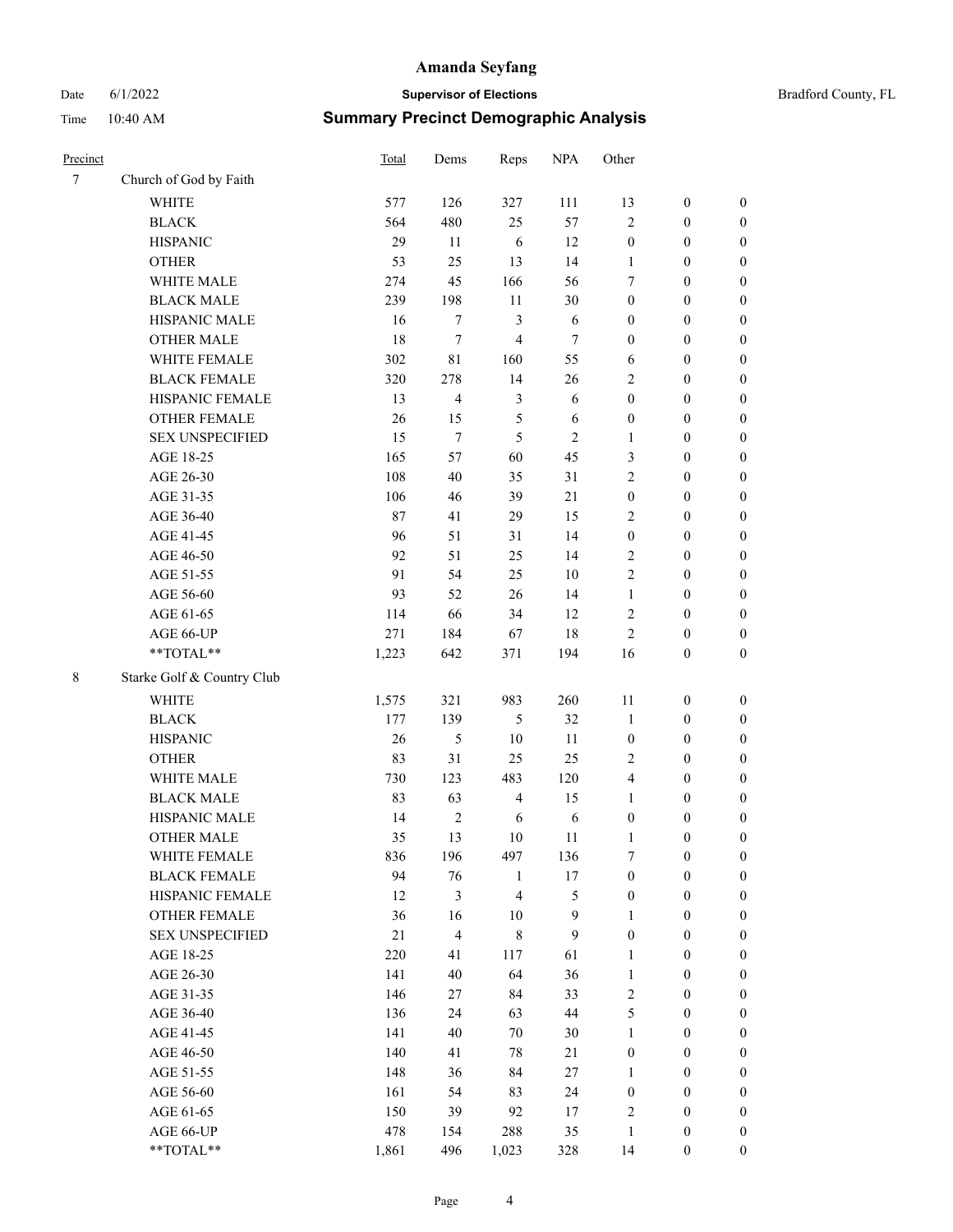# Date 6/1/2022 **Supervisor of Elections** Bradford County, FL Time 10:40 AM **Summary Precinct Demographic Analysis**

| Precinct |                               | Total          | Dems             | Reps             | <b>NPA</b>       | Other            |                  |                  |
|----------|-------------------------------|----------------|------------------|------------------|------------------|------------------|------------------|------------------|
| 9        | Madison Street Baptist Church |                |                  |                  |                  |                  |                  |                  |
|          | <b>WHITE</b>                  | 1,019          | 229              | 626              | 158              | 6                | $\boldsymbol{0}$ | $\boldsymbol{0}$ |
|          | <b>BLACK</b>                  | 321            | 287              | 5                | 29               | $\boldsymbol{0}$ | $\boldsymbol{0}$ | $\boldsymbol{0}$ |
|          | <b>HISPANIC</b>               | 23             | 7                | $\mathbf{9}$     | 6                | 1                | $\boldsymbol{0}$ | $\boldsymbol{0}$ |
|          | <b>OTHER</b>                  | 46             | 12               | 16               | 18               | $\boldsymbol{0}$ | $\boldsymbol{0}$ | $\boldsymbol{0}$ |
|          | WHITE MALE                    | 494            | 100              | 320              | 71               | 3                | $\boldsymbol{0}$ | 0                |
|          | <b>BLACK MALE</b>             | 113            | 97               | $\overline{2}$   | 14               | $\boldsymbol{0}$ | $\boldsymbol{0}$ | $\boldsymbol{0}$ |
|          | HISPANIC MALE                 | 18             | 4                | $\tau$           | 6                | $\mathbf{1}$     | $\boldsymbol{0}$ | $\boldsymbol{0}$ |
|          | <b>OTHER MALE</b>             | 18             | $\overline{c}$   | 9                | 7                | $\boldsymbol{0}$ | $\boldsymbol{0}$ | $\boldsymbol{0}$ |
|          | WHITE FEMALE                  | 520            | 128              | 303              | 86               | 3                | $\boldsymbol{0}$ | $\boldsymbol{0}$ |
|          | <b>BLACK FEMALE</b>           | 202            | 185              | 3                | 14               | $\boldsymbol{0}$ | $\boldsymbol{0}$ | $\boldsymbol{0}$ |
|          | HISPANIC FEMALE               | $\overline{4}$ | $\overline{c}$   | $\sqrt{2}$       | $\boldsymbol{0}$ | $\boldsymbol{0}$ | $\boldsymbol{0}$ | $\boldsymbol{0}$ |
|          | OTHER FEMALE                  | 18             | 8                | $\mathfrak{S}$   | 5                | $\boldsymbol{0}$ | $\boldsymbol{0}$ | $\boldsymbol{0}$ |
|          | <b>SEX UNSPECIFIED</b>        | 22             | 9                | 5                | $\,8\,$          | $\boldsymbol{0}$ | $\boldsymbol{0}$ | $\boldsymbol{0}$ |
|          | AGE 18-25                     | 166            | 63               | 61               | 42               | $\boldsymbol{0}$ | $\boldsymbol{0}$ | $\boldsymbol{0}$ |
|          | AGE 26-30                     | 115            | 42               | 42               | 31               | $\boldsymbol{0}$ | $\boldsymbol{0}$ | 0                |
|          | AGE 31-35                     | 114            | 43               | 52               | $18\,$           | 1                | $\boldsymbol{0}$ | $\boldsymbol{0}$ |
|          | AGE 36-40                     | 106            | 34               | 52               | $20\,$           | $\boldsymbol{0}$ | $\boldsymbol{0}$ | $\boldsymbol{0}$ |
|          | AGE 41-45                     | 112            | 47               | 49               | 15               | 1                | $\boldsymbol{0}$ | $\boldsymbol{0}$ |
|          | AGE 46-50                     | 80             | 33               | 37               | 10               | $\boldsymbol{0}$ | $\boldsymbol{0}$ | $\boldsymbol{0}$ |
|          | AGE 51-55                     | 110            | 27               | 64               | 19               | $\boldsymbol{0}$ | $\boldsymbol{0}$ | $\boldsymbol{0}$ |
|          | AGE 56-60                     | 129            | 46               | 68               | 12               | 3                | $\boldsymbol{0}$ | $\boldsymbol{0}$ |
|          | AGE 61-65                     | 125            | 56               | 55               | 14               | $\boldsymbol{0}$ | $\boldsymbol{0}$ | $\boldsymbol{0}$ |
|          | AGE 66-UP                     | 352            | 144              | 176              | 30               | $\overline{c}$   | $\boldsymbol{0}$ | $\boldsymbol{0}$ |
|          | **TOTAL**                     | 1,409          | 535              | 656              | 211              | 7                | $\boldsymbol{0}$ | $\boldsymbol{0}$ |
| 10       | Theressa Community Center     |                |                  |                  |                  |                  |                  |                  |
|          | WHITE                         | 966            | 155              | 685              | 119              | 7                | $\boldsymbol{0}$ | $\boldsymbol{0}$ |
|          | <b>BLACK</b>                  | 16             | 8                | 3                | 5                | $\boldsymbol{0}$ | $\boldsymbol{0}$ | $\boldsymbol{0}$ |
|          | <b>HISPANIC</b>               | 14             | 3                | 6                | 5                | $\boldsymbol{0}$ | $\boldsymbol{0}$ | 0                |
|          | <b>OTHER</b>                  | $27\,$         | 5                | 16               | 6                | $\boldsymbol{0}$ | $\boldsymbol{0}$ | $\boldsymbol{0}$ |
|          | WHITE MALE                    | 445            | 56               | 329              | 57               | 3                | $\boldsymbol{0}$ | $\boldsymbol{0}$ |
|          | <b>BLACK MALE</b>             | 10             | 5                | $\mathfrak{Z}$   | 2                | $\boldsymbol{0}$ | $\boldsymbol{0}$ | $\boldsymbol{0}$ |
|          | HISPANIC MALE                 | 6              | $\boldsymbol{0}$ | 3                | 3                | $\boldsymbol{0}$ | $\boldsymbol{0}$ | $\boldsymbol{0}$ |
|          | <b>OTHER MALE</b>             | 9              | $\boldsymbol{0}$ | 8                | 1                | $\boldsymbol{0}$ | $\boldsymbol{0}$ | $\boldsymbol{0}$ |
|          | WHITE FEMALE                  | 514            | 98               | 352              | 60               | 4                | $\boldsymbol{0}$ | $\overline{0}$   |
|          | <b>BLACK FEMALE</b>           | 6              | $\mathfrak{Z}$   | $\boldsymbol{0}$ | 3                | $\boldsymbol{0}$ | $\boldsymbol{0}$ | 0                |
|          | HISPANIC FEMALE               | $\,$ 8 $\,$    | $\mathfrak{Z}$   | $\mathfrak{Z}$   | $\overline{c}$   | $\boldsymbol{0}$ | $\boldsymbol{0}$ | $\overline{0}$   |
|          | <b>OTHER FEMALE</b>           | 14             | 5                | $\overline{4}$   | 5                | $\boldsymbol{0}$ | $\boldsymbol{0}$ | 0                |
|          | <b>SEX UNSPECIFIED</b>        | 11             | $\mathbf{1}$     | $\,8\,$          | $\sqrt{2}$       | $\boldsymbol{0}$ | $\boldsymbol{0}$ | 0                |
|          | AGE 18-25                     | 125            | $10\,$           | 84               | 29               | $\overline{c}$   | $\boldsymbol{0}$ | $\overline{0}$   |
|          | AGE 26-30                     | 74             | $\overline{c}$   | 53               | $18\,$           | $\mathbf{1}$     | $\boldsymbol{0}$ | $\boldsymbol{0}$ |
|          | AGE 31-35                     | 59             | 6                | 45               | $\,$ 8 $\,$      | $\boldsymbol{0}$ | $\boldsymbol{0}$ | $\boldsymbol{0}$ |
|          | AGE 36-40                     | 70             | 12               | 39               | 18               | $\mathbf{1}$     | $\boldsymbol{0}$ | $\overline{0}$   |
|          | AGE 41-45                     | 73             | 16               | 45               | 11               | $\mathbf{1}$     | $\boldsymbol{0}$ | $\boldsymbol{0}$ |
|          | AGE 46-50                     | 86             | 10               | 67               | $\,$ $\,$        | $\mathbf{1}$     | $\boldsymbol{0}$ | $\overline{0}$   |
|          | AGE 51-55                     | 83             | $\,$ 8 $\,$      | 64               | 11               | $\boldsymbol{0}$ | $\boldsymbol{0}$ | $\overline{0}$   |
|          | AGE 56-60                     | 83             | 15               | 58               | $\boldsymbol{9}$ | $\mathbf{1}$     | $\boldsymbol{0}$ | $\boldsymbol{0}$ |
|          | AGE 61-65                     | $72\,$         | $20\,$           | $44\,$           | $\,$ 8 $\,$      | $\boldsymbol{0}$ | $\boldsymbol{0}$ | 0                |
|          | AGE 66-UP                     | 298            | $72\,$           | 211              | 15               | $\boldsymbol{0}$ | $\boldsymbol{0}$ | 0                |
|          | $**TOTAL**$                   | 1,023          | 171              | 710              | 135              | 7                | $\boldsymbol{0}$ | $\boldsymbol{0}$ |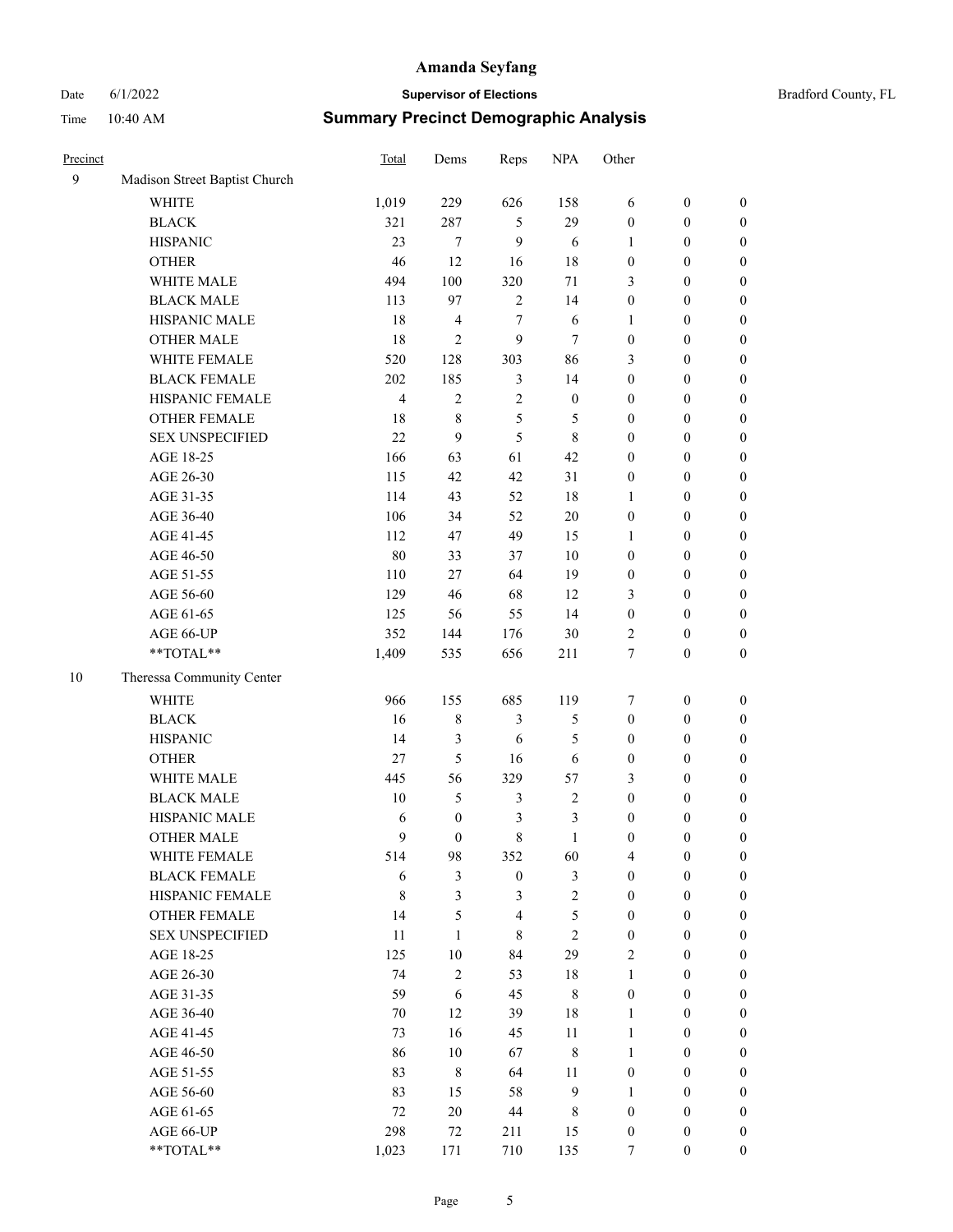# Date 6/1/2022 **Supervisor of Elections** Time 10:40 AM **Summary Precinct Demographic Analysis**

| Precinct |                                  | <b>Total</b> | Dems   | Reps             | <b>NPA</b>     | Other            |                  |                  |
|----------|----------------------------------|--------------|--------|------------------|----------------|------------------|------------------|------------------|
| 11       | Victory Baptist Church           |              |        |                  |                |                  |                  |                  |
|          | <b>WHITE</b>                     | 1,183        | 250    | 706              | 215            | 12               | $\boldsymbol{0}$ | 0                |
|          | <b>BLACK</b>                     | 74           | 62     | $\overline{4}$   | 7              | $\mathbf{1}$     | $\boldsymbol{0}$ | $\boldsymbol{0}$ |
|          | <b>HISPANIC</b>                  | 23           | 5      | 7                | 10             | 1                | $\boldsymbol{0}$ | $\boldsymbol{0}$ |
|          | <b>OTHER</b>                     | 45           | 13     | 14               | 18             | $\boldsymbol{0}$ | $\boldsymbol{0}$ | $\boldsymbol{0}$ |
|          | WHITE MALE                       | 570          | 101    | 358              | 107            | 4                | $\boldsymbol{0}$ | $\boldsymbol{0}$ |
|          | <b>BLACK MALE</b>                | 28           | 22     | $\sqrt{2}$       | 3              | $\mathbf{1}$     | $\boldsymbol{0}$ | $\boldsymbol{0}$ |
|          | HISPANIC MALE                    | 13           | 3      | $\overline{4}$   | 5              | $\mathbf{1}$     | $\boldsymbol{0}$ | $\boldsymbol{0}$ |
|          | <b>OTHER MALE</b>                | 19           | 4      | 6                | 9              | $\boldsymbol{0}$ | $\boldsymbol{0}$ | 0                |
|          | WHITE FEMALE                     | 602          | 148    | 339              | 107            | 8                | $\boldsymbol{0}$ | 0                |
|          | <b>BLACK FEMALE</b>              | 46           | 40     | $\overline{2}$   | $\overline{4}$ | $\mathbf{0}$     | $\boldsymbol{0}$ | 0                |
|          | HISPANIC FEMALE                  | 10           | 2      | 3                | 5              | $\boldsymbol{0}$ | $\boldsymbol{0}$ | 0                |
|          | <b>OTHER FEMALE</b>              | 22           | 9      | $\boldsymbol{7}$ | 6              | $\boldsymbol{0}$ | $\boldsymbol{0}$ | $\boldsymbol{0}$ |
|          | <b>SEX UNSPECIFIED</b>           | 15           | 1      | 10               | 4              | $\boldsymbol{0}$ | $\boldsymbol{0}$ | 0                |
|          | AGE 18-25                        | 128          | 20     | 73               | 31             | 4                | $\boldsymbol{0}$ | $\boldsymbol{0}$ |
|          | AGE 26-30                        | 97           | 11     | 53               | 31             | $\sqrt{2}$       | $\boldsymbol{0}$ | $\boldsymbol{0}$ |
|          | AGE 31-35                        | 95           | 21     | 51               | $22\,$         | $\mathbf{1}$     | $\boldsymbol{0}$ | $\boldsymbol{0}$ |
|          | AGE 36-40                        | 97           | 10     | 56               | 31             | $\boldsymbol{0}$ | $\boldsymbol{0}$ | $\boldsymbol{0}$ |
|          | AGE 41-45                        | 93           | 30     | 42               | 21             | $\boldsymbol{0}$ | $\boldsymbol{0}$ | 0                |
|          | AGE 46-50                        | 113          | 26     | 62               | 23             | 2                | $\boldsymbol{0}$ | 0                |
|          | AGE 51-55                        | 105          | 28     | 58               | 19             | $\mathbf{0}$     | $\boldsymbol{0}$ | 0                |
|          | AGE 56-60                        | 126          | 39     | 63               | $22\,$         | 2                | $\boldsymbol{0}$ | 0                |
|          | AGE 61-65                        | 139          | 36     | 88               | 15             | $\boldsymbol{0}$ | $\boldsymbol{0}$ | $\boldsymbol{0}$ |
|          | AGE 66-UP                        | 332          | 109    | 185              | 35             | 3                | $\boldsymbol{0}$ | $\boldsymbol{0}$ |
|          | **TOTAL**                        | 1,325        | 330    | 731              | 250            | 14               | $\boldsymbol{0}$ | 0                |
| 12       | Keystone United Methodist Church |              |        |                  |                |                  |                  |                  |
|          | <b>WHITE</b>                     | 1,946        | 366    | 1,245            | 311            | 24               | $\boldsymbol{0}$ | $\boldsymbol{0}$ |
|          | <b>BLACK</b>                     | 122          | 94     | 10               | 17             | $\mathbf{1}$     | $\boldsymbol{0}$ | $\boldsymbol{0}$ |
|          | <b>HISPANIC</b>                  | 38           | 6      | 21               | 10             | $\mathbf{1}$     | $\boldsymbol{0}$ | 0                |
|          | <b>OTHER</b>                     | 62           | 14     | 22               | 24             | $\overline{c}$   | $\boldsymbol{0}$ | 0                |
|          | WHITE MALE                       | 906          | 149    | 589              | 158            | 10               | $\boldsymbol{0}$ | 0                |
|          | <b>BLACK MALE</b>                | 60           | 42     | 5                | 13             | $\boldsymbol{0}$ | $\boldsymbol{0}$ | 0                |
|          | HISPANIC MALE                    | 20           | 3      | 11               | 6              | $\mathbf{0}$     | $\boldsymbol{0}$ | $\boldsymbol{0}$ |
|          | <b>OTHER MALE</b>                | 25           | 5      | 11               | $\,$ 8 $\,$    | 1                | $\boldsymbol{0}$ | 0                |
|          | WHITE FEMALE                     | 1,026        | 214    | 648              | 150            | 14               | $\boldsymbol{0}$ | 0                |
|          | <b>BLACK FEMALE</b>              | 60           | 50     | $\mathfrak{H}$   | $\overline{4}$ | $\mathbf{1}$     | $\boldsymbol{0}$ | $\boldsymbol{0}$ |
|          | HISPANIC FEMALE                  | $18\,$       | 3      | 10               | $\overline{4}$ | $\mathbf{1}$     | $\boldsymbol{0}$ | $\overline{0}$   |
|          | OTHER FEMALE                     | 21           | 6      | 7                | 7              | 1                | $\boldsymbol{0}$ | $\overline{0}$   |
|          | <b>SEX UNSPECIFIED</b>           | 32           | 8      | 12               | 12             | $\boldsymbol{0}$ | $\boldsymbol{0}$ | $\overline{0}$   |
|          | AGE 18-25                        | 151          | 23     | 83               | 42             | 3                | $\boldsymbol{0}$ | $\boldsymbol{0}$ |
|          | AGE 26-30                        | 121          | 23     | 71               | 23             | $\overline{4}$   | $\boldsymbol{0}$ | $\overline{0}$   |
|          | AGE 31-35                        | 125          | 30     | 62               | 30             | 3                | $\boldsymbol{0}$ | 0                |
|          | AGE 36-40                        | 135          | 27     | 74               | 32             | $\overline{2}$   | $\overline{0}$   | 0                |
|          | AGE 41-45                        | 117          | $22\,$ | 62               | 32             | $\mathbf{1}$     | $\boldsymbol{0}$ | 0                |
|          | AGE 46-50                        | 109          | 19     | 67               | $22\,$         | $\mathbf{1}$     | $\boldsymbol{0}$ | $\boldsymbol{0}$ |
|          |                                  |              |        |                  |                |                  |                  |                  |

AGE 51-55 170 30 107 29 4 0 0 AGE 56-60 200 46 121 29 4 0 0 AGE 61-65 234 43 146 39 6 0 0 AGE 66-UP 806 217 505 84 0 0 0 \*\*TOTAL\*\* 2,168 480 1,298 362 28 0 0